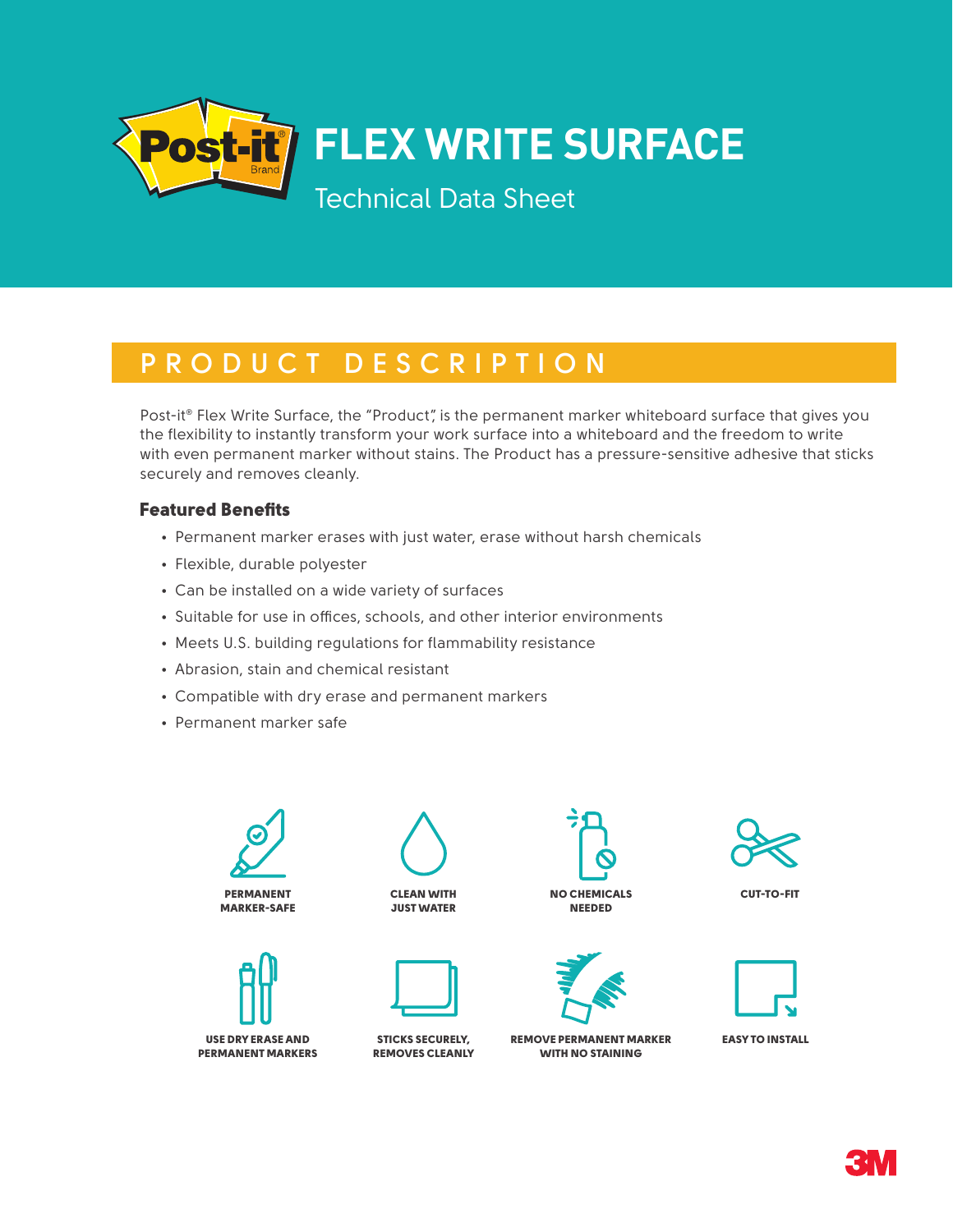# **PRODUCT CHARACTERISTICS**

The values in these tables are typical and are based on test data deemed to be reliable but are not warranted.

| <b>CHARACTERISTIC</b>    |                               | <b>VALUE</b>                                                                      |  |
|--------------------------|-------------------------------|-----------------------------------------------------------------------------------|--|
| <b>Material</b>          | <b>Film</b>                   | Polyester                                                                         |  |
|                          | <b>Adhesive</b>               | Pressure-sensitive, water based, microsphere,<br>removable adhesive               |  |
|                          | Release Liner                 | Embossed polyethylene                                                             |  |
| <b>Thickness</b>         | Film + Adhesive               | 7.5 mils (190.5 microns) not including release liner                              |  |
|                          | <b>Embossed Release Liner</b> | 14 mils (355.6 microns). Thickness is 3 mils<br>(76.2 microns) prior to embossing |  |
| <b>Maximum Roll Size</b> |                               | 48 in. x 50 ft. (1219.2 mm x 15.24 m)                                             |  |
| Maximum Weight           |                               | 27 lbs. for a 48 in. x 50 ft. Bulk Roll                                           |  |

## **PRODUCT PERFORMANCE**

The values in these tables are typical and are based on test data deemed reliable but are not warranted.

| <b>CHARACTERISTIC</b>        | <b>VALUE</b>                                                                                                                                                                       |
|------------------------------|------------------------------------------------------------------------------------------------------------------------------------------------------------------------------------|
| Adhesion*                    | Glass: 0.16 lbs./in. initial adhesion, 0.6 lbs./in. after 8wks                                                                                                                     |
| <b>Dimensional Stability</b> | Largest gap: <0.01"<br>Test sample applied to aluminum plate, $4$ in. $x$ 4 in. (100 mm $x$ 100 mm)<br>crosscut in film, after 48 hrs. at room temperature.                        |
| <b>Fire Resistance</b>       | When used in Interior Applications, the Product has the National Fire<br>Protection Association Class A rating (as defined in NFPA 101 "Life<br>Safety Code" Test Method ASTM E84) |
| Disinfectant Safe            | Safe for use with common disinfectant sprays.**                                                                                                                                    |

\* Test specimens were applied to the substrate and conditioned at 74°F (23.3°C) and 52% Relative Humidity (RH), then peel tested at 180 degrees at a tensile speed of 90 inches per minute.

\*\*Most household and commercial grade disinfectants are safe to use on Post-it Flex Write Surface. For best performance follow the disinfecting agent manufacturer's guidelines, test on a small corner patch, and wipe down Flex Write Surface with potable water and a clean microfiber cloth prior to each use.

### **VOC Emission Compliance**

The product sample was tested for emissions of VOCs by Berkeley Analytical following California Department of Public Health CDPH/EHLB/Standard Method Version 1.2, 2017. The chamber test results were modeled to one or more scenario(s) defined in CDPH Standard Method V1.2. The modeled indoor VOC concentrations then were compared to the acceptance criteria defined in CDPH Standard Method V1.2 to determine compliance of the product sample to the standard.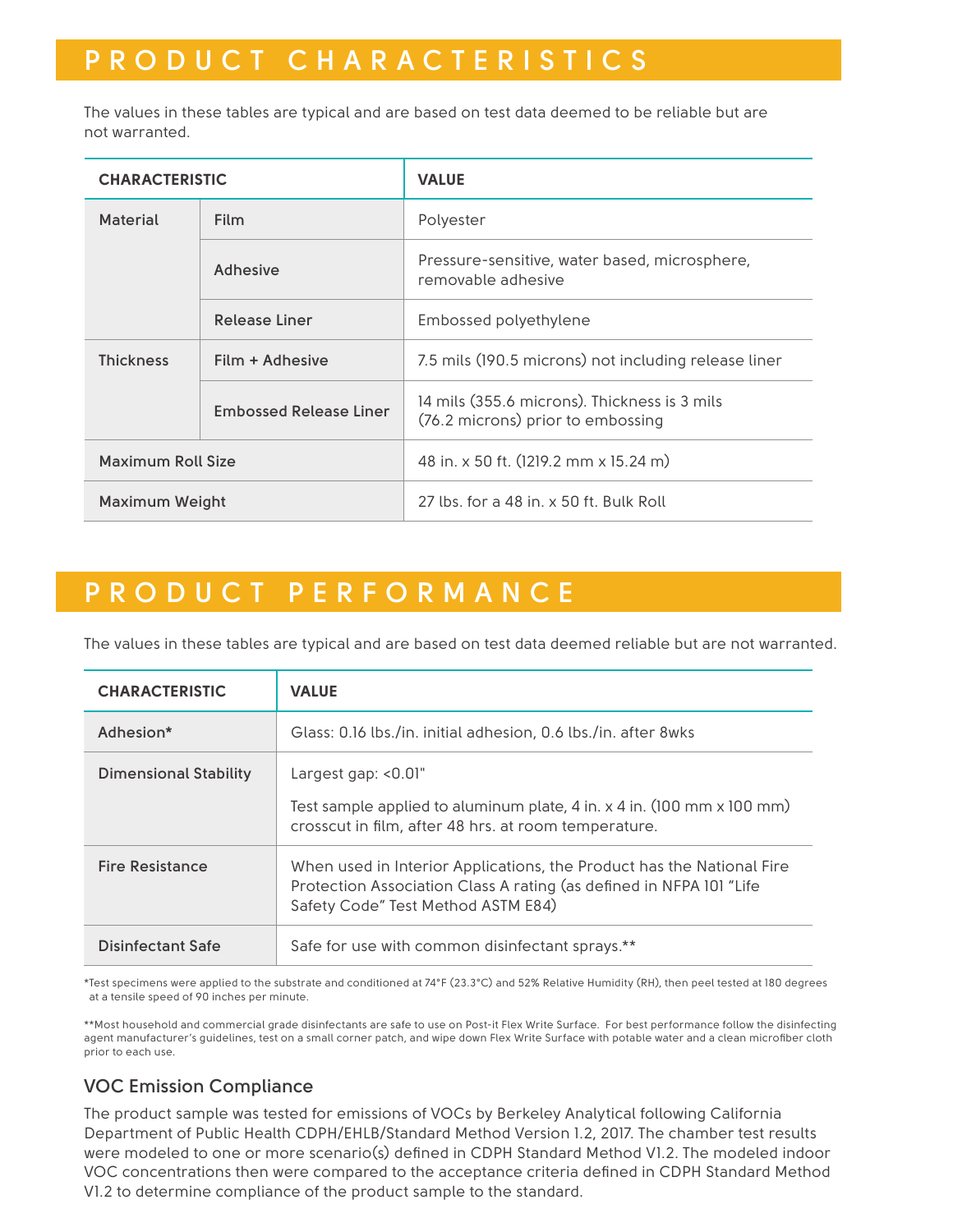#### **ACCEPTANCE CRITERIA AND RESULTS DEMONSTRATING COMPLIANCE OF PRODUCT SAMPLE TO REFERENCED STANDARD:**

| <b>Exposure</b><br>Scenario | <b>Individual VOCs of Concern</b>              |           | Formaldehyde                 |           | <b>TVOC</b>                  |
|-----------------------------|------------------------------------------------|-----------|------------------------------|-----------|------------------------------|
|                             | Criterion                                      | Compliant | Criterion                    | Compliant | Range                        |
| School<br>Classroom         | $\leq$ <sup>1</sup> / <sub>2</sub> Chronic REL | Yes       | $\leq$ 9.0 µg/m <sup>3</sup> | Yes       | $\leq$ 0.5 mg/m <sup>3</sup> |
| Private Office              | $\leq$ <sup>1</sup> / <sub>2</sub> Chronic REL | Yes       | $\leq$ 9.0 µg/m <sup>3</sup> | Yes       | $\leq$ 0.5 mg/m <sup>3</sup> |

### **STAIN RESISTANCE**

Direct contact for 20 hours with the above substances and no permanent staining observed afterwards.

| <b>EVALUATION</b>                                | <b>RESULTS</b>        |  |  |
|--------------------------------------------------|-----------------------|--|--|
| Mustard<br>$\bullet$                             | No Permanent Staining |  |  |
| Ketchup<br>$\bullet$                             |                       |  |  |
| Red Wine<br>$\bullet$                            |                       |  |  |
| Coca-Cola<br>$\bullet$                           |                       |  |  |
| <b>Hot Coffee</b><br>$\bullet$                   |                       |  |  |
| • Peanut Oil                                     |                       |  |  |
| Mayonnaise<br>$\bullet$                          |                       |  |  |
| White Vinegar<br>$\bullet$                       |                       |  |  |
| <b>Whiteboard Cleaning Solution</b><br>$\bullet$ |                       |  |  |

The above data are representative values and are not guaranteed.

# **PRODUCT USE**

The user is solely responsible for evaluating and determining whether these 3M Products are suitable and appropriate for any particular use or manufacturing process in which they might be used.

#### Consider These Factors in Determining the Suitability of the Product

- For interior use only.
- Recommended smooth surfaces: primed & painted drywall, finished wood, whiteboards, glass, painted steel, and chalkboards.
- Not recommended for use on unprimed drywall, cinder block, brick, wallpaper, heavily textured or delicate surfaces.
- Recommended for flat or slightly curved surfaces only.
- The product has an erasable surface layer that makes it unsuitable for printing.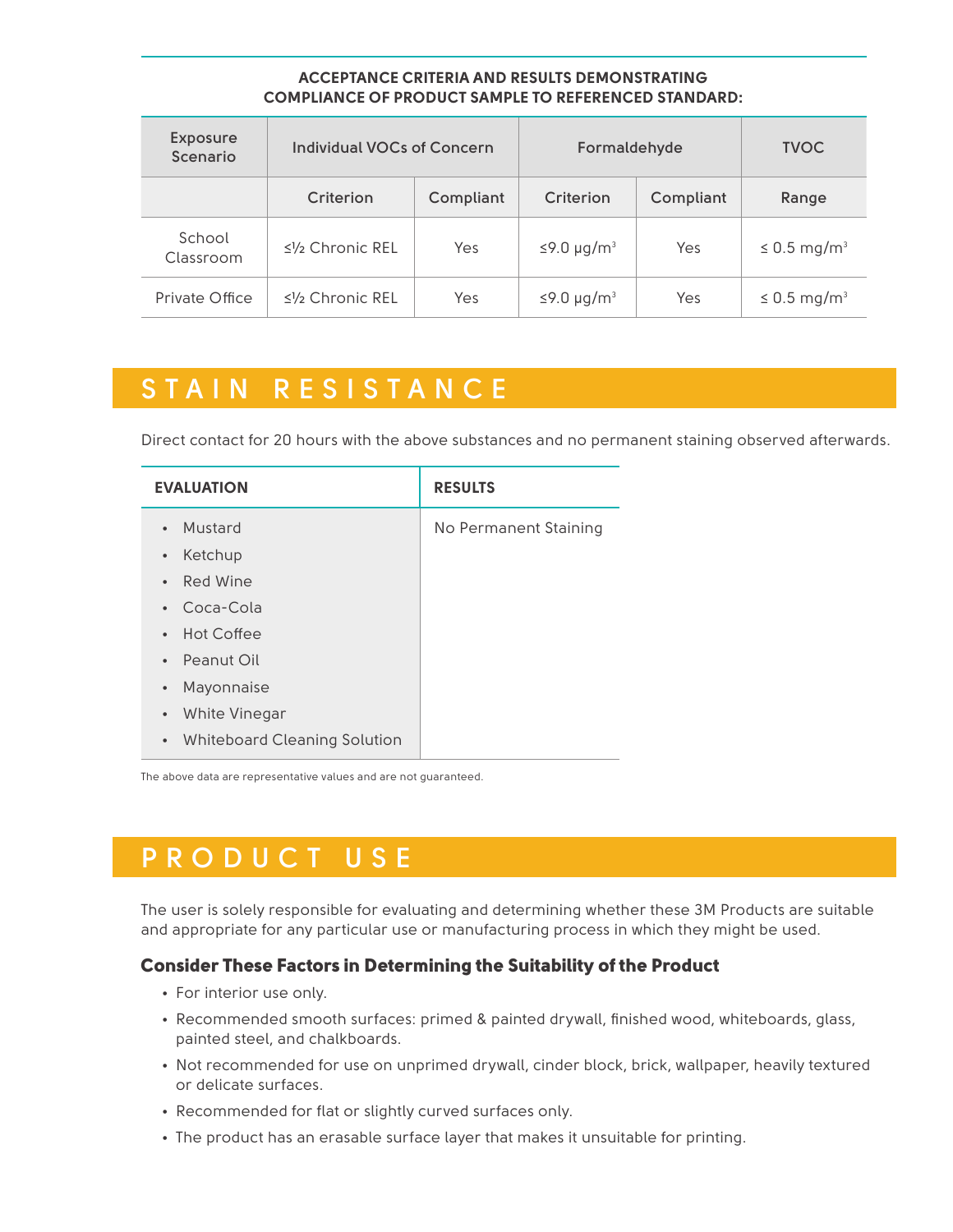# **APPLICATION AND REMOVAL GUIDELINES**

| <b>CHARACTERISTIC</b>             | <b>VALUE</b>                                                                                                                                                               |  |  |
|-----------------------------------|----------------------------------------------------------------------------------------------------------------------------------------------------------------------------|--|--|
| <b>Application Surface Type</b>   | Primed and painted drywall, finished wood, glass, painted steel,<br>whiteboards, and chalkboards                                                                           |  |  |
| <b>Application Location</b>       | Interior                                                                                                                                                                   |  |  |
| <b>Application Temperature</b>    | 54°F - 100°F (12°C - 38°C) air and application surface                                                                                                                     |  |  |
| <b>Application Method</b>         | Dry Application                                                                                                                                                            |  |  |
| <b>High Humidity Environments</b> | Products are not recommended for Interior Applications<br>where condensation consistently occurs                                                                           |  |  |
| <b>Product Removal</b>            | For best results, gently pull away at a 180° angle.<br><b>CAUTION!</b> Pulling the film away from the wall in a fast or<br>aggressive motion may result in surface damage. |  |  |

#### Installation Considerations

Use the application technique described in the *Post-it® Flex Write Surface Installation Guide.* In addition, please consider the following:

- Always handle the Product with care.
- The Product edges may be sharp; use caution when handling.
- Don't roll the Product too tight and avoid scratching or denting the surface during installation as this may affect writing performance.
- Seams tend to accumulate ink from the markers. Make seams as tight as possible.

#### Removing the Product

For best results, gently pull away at a 180-degree angle. CAUTION: Pulling the film away from the wall in a fast or aggressive motion may result in film or surface damage.

#### Use and Maintenance Procedures

- Use standard dry erase and permanent markers. Metallic ink permanent markers are not recommended. Some brands of permanent markers might be more difficult to remove.
- Do not use ultra-fine tip markers, pens, and pencils.
- Dry Erasing: Erase dry erase ink with the provided Post-it® Dry Erase Cleaning Cloth or a microfiber cloth. Standard whiteboard erasers are not recommended. To prevent wall staining, avoid wiping ink onto your wall surface. Writing or erasing ink off the film and onto the wall may result in staining.
- *Permanent Marker Erasing:* Generously spray permanent marker ink with water using the provided water bottle. For best results, let the water sit a moment on the ink and then wipe away using the Post-it® Dry Erase Cleaning Cloth or microfiber cloth. To prevent wall staining, do not let the water flow onto your wall surface and avoid wiping permanent marker ink onto your wall surface. Writing or erasing ink off the film onto the wall may result in staining.
- Erase ink when content is no longer needed. For best results, erase ink on the surface every two weeks.
- Do not scratch, dent or crease the film. If applying to a horizontal surface, avoid using or setting sharp or pointed objects on the product.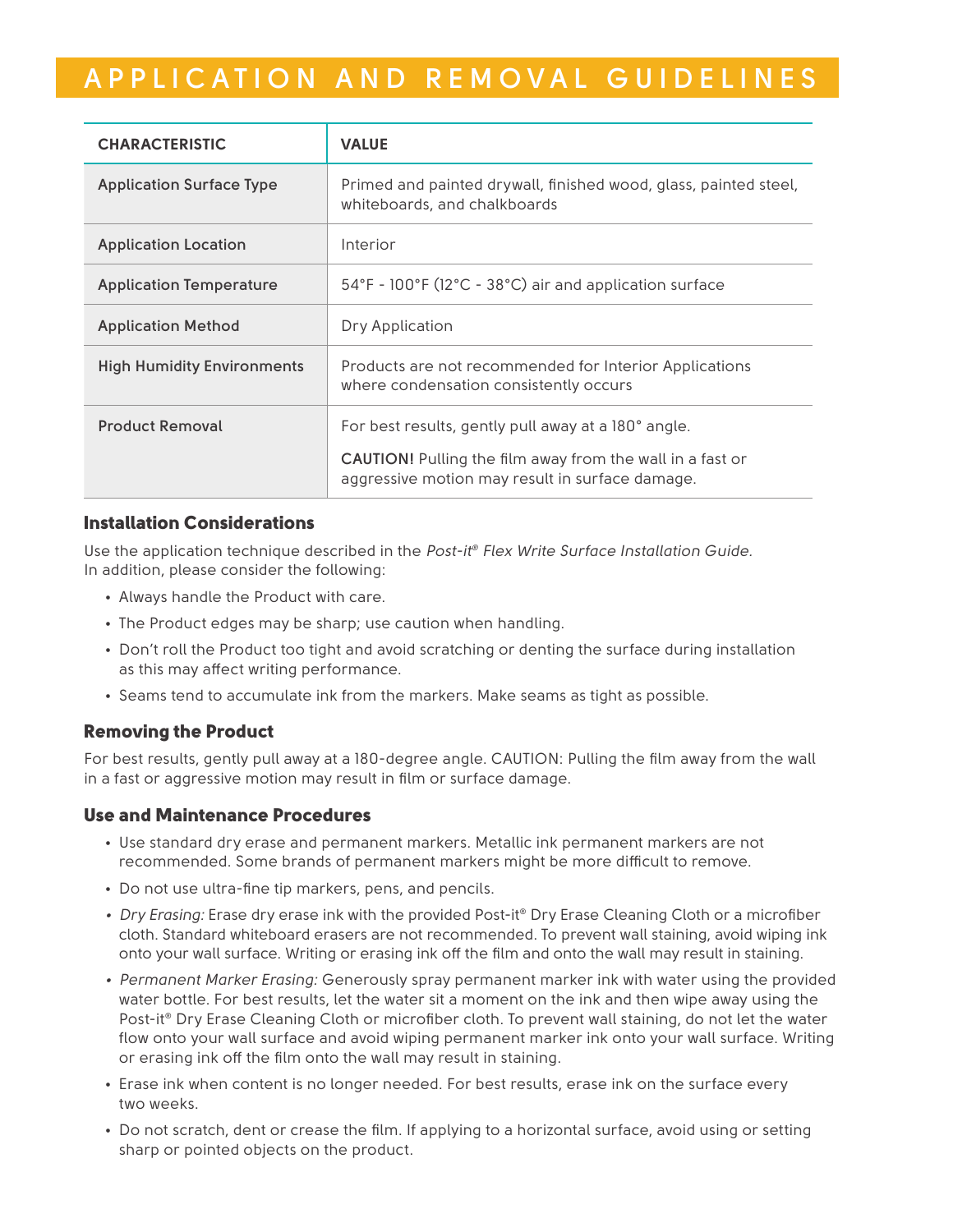

# **SHELF LIFE AND STORAGE**

#### Shelf Life

Apply product within 2 years of the date of purchase. The storage conditions specified in this document must be maintained for full shelf life.

#### Storage Conditions

- Store Flex Write rolls in a clean, dry environment with temperature maintained above 54°F (12°C) with normal humidity
- Away from direct sunlight and high humidity
- Clean, dry area
- Original container with end caps, in the plastic sleeve, stored horizontally
- Bring the Product to room temperature before application

# **HEALTH AND SAFETY**

**The edges of the film are sharp and can cause cuts. It's recommended that cut protection be worn while handling the film. The supplied utility knife has a sharp blade. Handle the utility knife with care.**

#### Technical Information

Technical information and data, recommendations, and other statements provided by 3M are based on information, tests or experience that 3M believes to be reliable, but the accuracy or completeness of such information is not guaranteed. Such technical information and data are intended for persons with knowledge and technical skills sufficient enough to assess and apply their own informed judgment to the information. The typical values shown should not be used for the purpose of specification limits. If you have questions about this Product, contact the Technical Service helpline at 1-888-611-5500.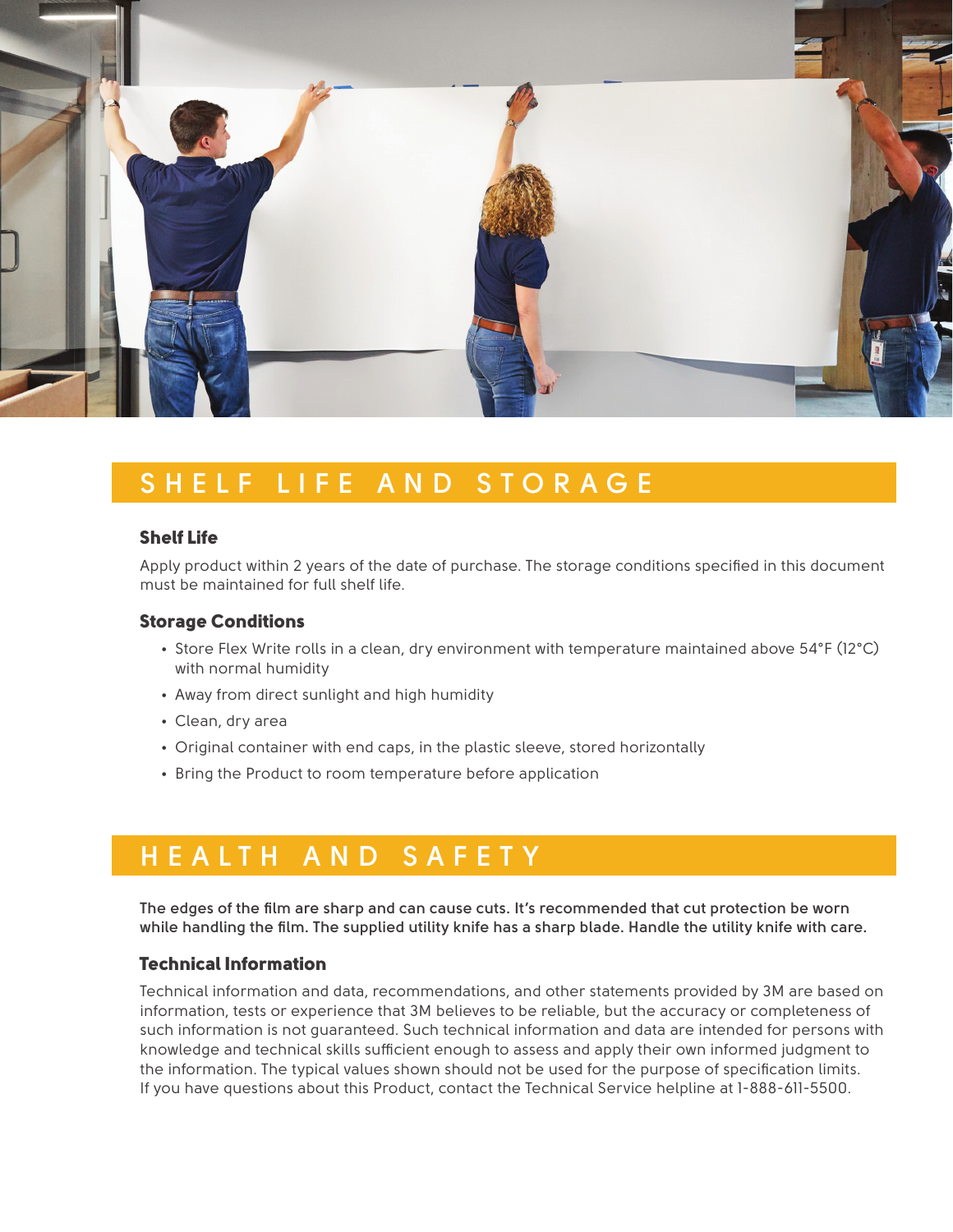## **\*L E ED v 4 CREDITS**

This section describes some of the options for acquiring LEED credits using Post-it® Flex Write Surface.

**NOTE:** Each application is different. It is the sole responsibility of the end user to evaluate and determine whether LEED credits can be applied.

ID+C MR Credit, Interiors Life-Cycle Impact Reduction

- Option 1: Interior Reuse Product can be used to refinish salvaged, refurbished, or reused nonstructural materials.
- Option 2: Furniture Reuse Product can be used to refinish salvaged, refurbished, or reused furniture and furnishings.

ID+C, BD+C MR Credit, Construction and Demolition Waste Management

• Option 2: Product can be used to refinish salvaged, refurbished, or reused interior materials minimizing overall construction waste.

ID+C, BD+C EQ Credit, Low-Emitting Materials

• Product has been tested to and is in compliance with the General Emissions Evaluation (California Department of Public Health (CDPH) Standard Method V1.2-2017)

BD+C MR Credit, Building Life-Cycle Impact Reduction

• Option 3: Building and Material Reuse - Product can be used to refinish permanently installed interior elements (e.g. walls, doors).

BD+C MR Credit, Furniture and Medical Furnishings

• Option 3: Multi-attribute assessment of products - Product can be used to refinish permanently installed interior elements (e.g. walls, doors).

O+M MR Credit, Purchasing - Facility Maintenance and Renovation

- Product can be used to refinish permanently installed interior elements (e.g. walls, doors)
- Product has been tested to and is in compliance with the General Emissions Evaluation (California Department of Public Health (CDPH) Standard Method V1.2-2017)

### **B U I L D I N G P R O D U C T D I S C L O S U R E AND OPTIMIZATION INFORMATION**

Environmental Product Declaration (EPD) or Life Cycle Analysis (LCA)

• EPD and/or LCA information not available.

Raw Material Source and Extraction Reporting

• Raw Material source and extraction information for this product is considered to be 3M confidential and is therefore not available.

Extended producer responsibility

• Take-back or recycling program for this product is not available.

Bio-based materials

• Product has not been tested to ASTM D6866.